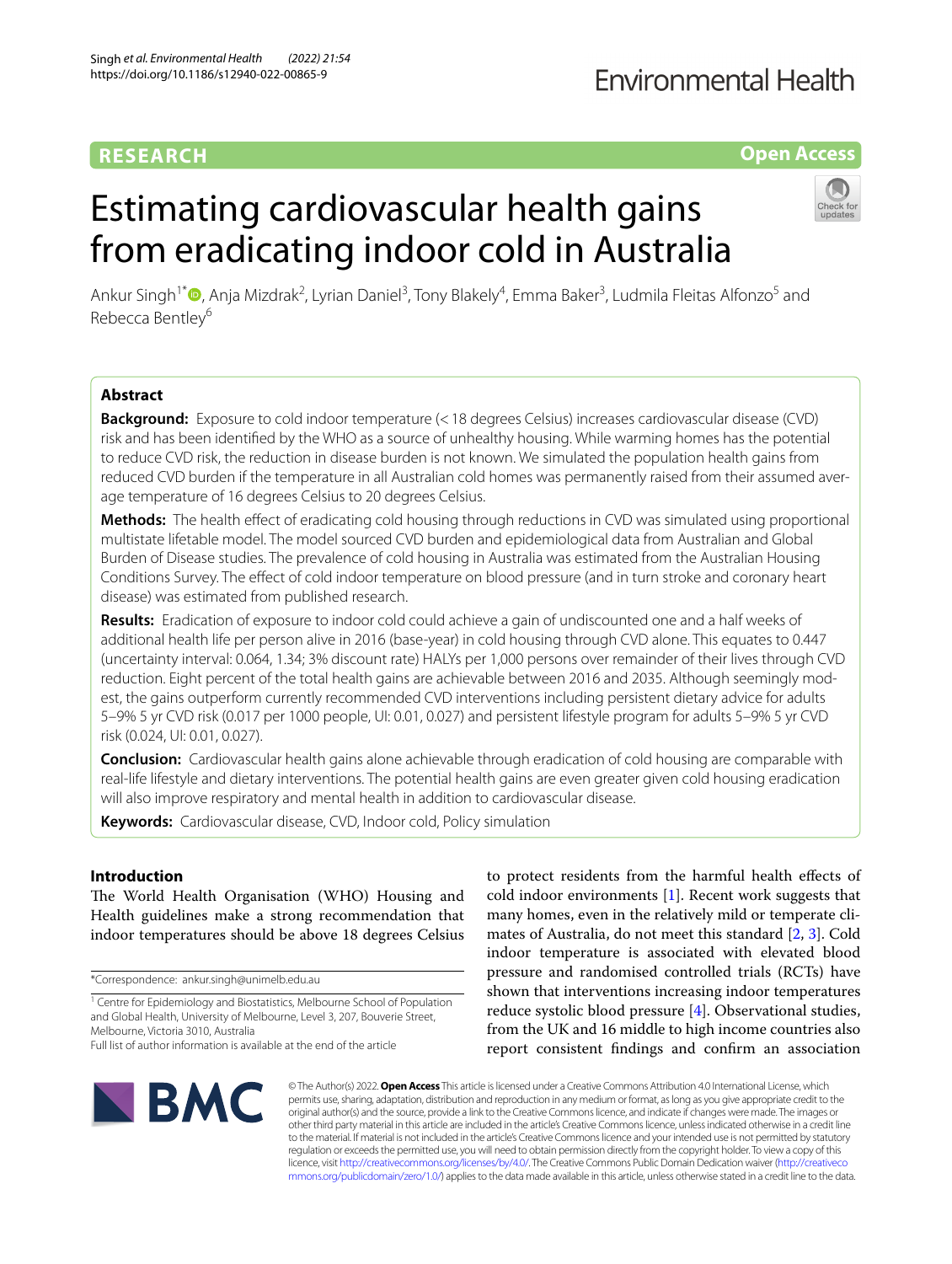between low temperature and increased systolic blood pressure  $[5-7]$  $[5-7]$  $[5-7]$ . This means that intervening to improve the indoor temperature control should reduce cardiovascular disease incidence and prevalence.

Reducing exposure to unhealthy indoor temperature is achievable through interventions such as insulation, weatherization (draft-sealing), efficient heating/cooling appliances, cheaper fuel alternatives (solar panels), and subsidies and market-based initiatives [[1\]](#page-11-0). Generating standardised estimates of the health gains from housingfocussed interventions such as these allows for direct comparison of their utility with other more commonly used public health interventions (e.g. tobacco control, pharmaceuticals). This paper aims to estimate the total potential cardiovascular health gains from a hypothetical 'magic wand' intervention that lifts all cold housing from an average indoor temperature during waking hours of 16 to 20 degrees Celsius in the six coldest months of the year.

Health gains from prevention occur many years into the future, requiring simulation modelling that quantifes health gain using summary measures such as health adjusted life years (HALYs). By using a measure such as a HALY, one can also compare the health impacts of otherwise disparate interventions [[8](#page-11-6), [9\]](#page-11-7).

We used simulation modelling to quantify the health gain through a reduction in cardiovascular disease that could be achieved if exposure to indoor cold was hypothetically eliminated in three states of Australia [\[10](#page-11-8)]. Using an existing league table of preventive interventions for Australia and New Zealand [\[11](#page-11-9)], we examine the relative population health gains of hypothetical eradication of indoor cold with other actual prevention interventions. There has been limited simulation of future health benefts of reducing cold housing. For example, a NZ cost beneft analyses examined retroftting insulation, but did not look at cold housing as its own entity, the total contribution (or 'envelope') of health gain from eradicating cold housing and did not use a structured disease/condition approach such as that used in burden of disease studies. Our paper applies a disease or condition-based approach, focusing on cardiovascular disease for which the evidence base is strongest (through changes in blood pressure) [[12\]](#page-11-10).

Methods.

#### **Intervention conceptualisation**

We based our estimate of the efect of cold housing on cardiovascular disease burden on two sources of evidence. First, the negative efect of cold indoor temperature on blood pressure  $[4, 13]$  $[4, 13]$  $[4, 13]$  $[4, 13]$ . Second, the effect of heightened blood pressure on cardiovascular disease risk

(specifcally ischemic heart disease and ischemic and haemorrhagic stroke) [[14](#page-11-12)] (see supplementary file [1\)](#page-10-0). We assume no time lag in response to temperature change.

## **Model overview**

We used a proportional multistate lifetable (pMSLT) simulation model to estimate health gains achievable through interventions on exposure to cold indoor temperature within a specifed population [\[10](#page-11-8)]. We simulated the 2016 Australian population through to 2126 (maximum potential lifetime of the living cohort in 2016 being set to 110 year of age) in annual time steps with transition probabilities for all-cause mortality, and incidence and case fatality rates of cardiovascular diseases in subsidiary lifetables. This model was applied once for Business as Usual (BAU), based on the current prevalence of cold housing (prevalence assumed unchanging into the future), and then for the intervention (hypothetical elimination of cold housing) by altering the CVD incidence rates given the shift in population average blood pressure. The two components of the model are linked by population impact fractions (PIFs), that summarise the proportion reduction in diseases associated with change in indoor temperature exposure for cohorts defned by age and sex.

We modelled relevant cardiovascular diseases (heart disease and stroke) as independent of each other in parallel lifetables. Estimated changes in disease-specifc morbidity and mortality rates were summed together in an overall lifetable at each annual cycle. The 'health adjustment' to convert life years gained to HALYs gained was achieved by subtracting off each life year gained the proportion 'lost' due to morbidity, using years of life lived with disability (YLDs) from burden of disease studies divided by the population in each sex by age-group as a measure of proportionate morbidity.

#### **Input parameters**

We have presented data inputs with their sources in Table [1](#page-2-0).

#### *Base year and BAU parameters*

Estimates of the number of people exposed to inadequate indoor temperature by age and sex was obtained from the Australian Housing Conditions Dataset (AHCD) survey  $[15, 16]$  $[15, 16]$  $[15, 16]$  $[15, 16]$  $[15, 16]$  and assumed to be constant into the future The AHCD survey asked participants 'Are you able to warm your house during winters'? This question was derived from the English Housing Survey  $[17]$  $[17]$ . Those responding 'No' were considered as exposed to cold housing. We stratifed the prevalence of exposure by age.

Data on the age and sex distribution of the Australian population was obtained from the Australian Population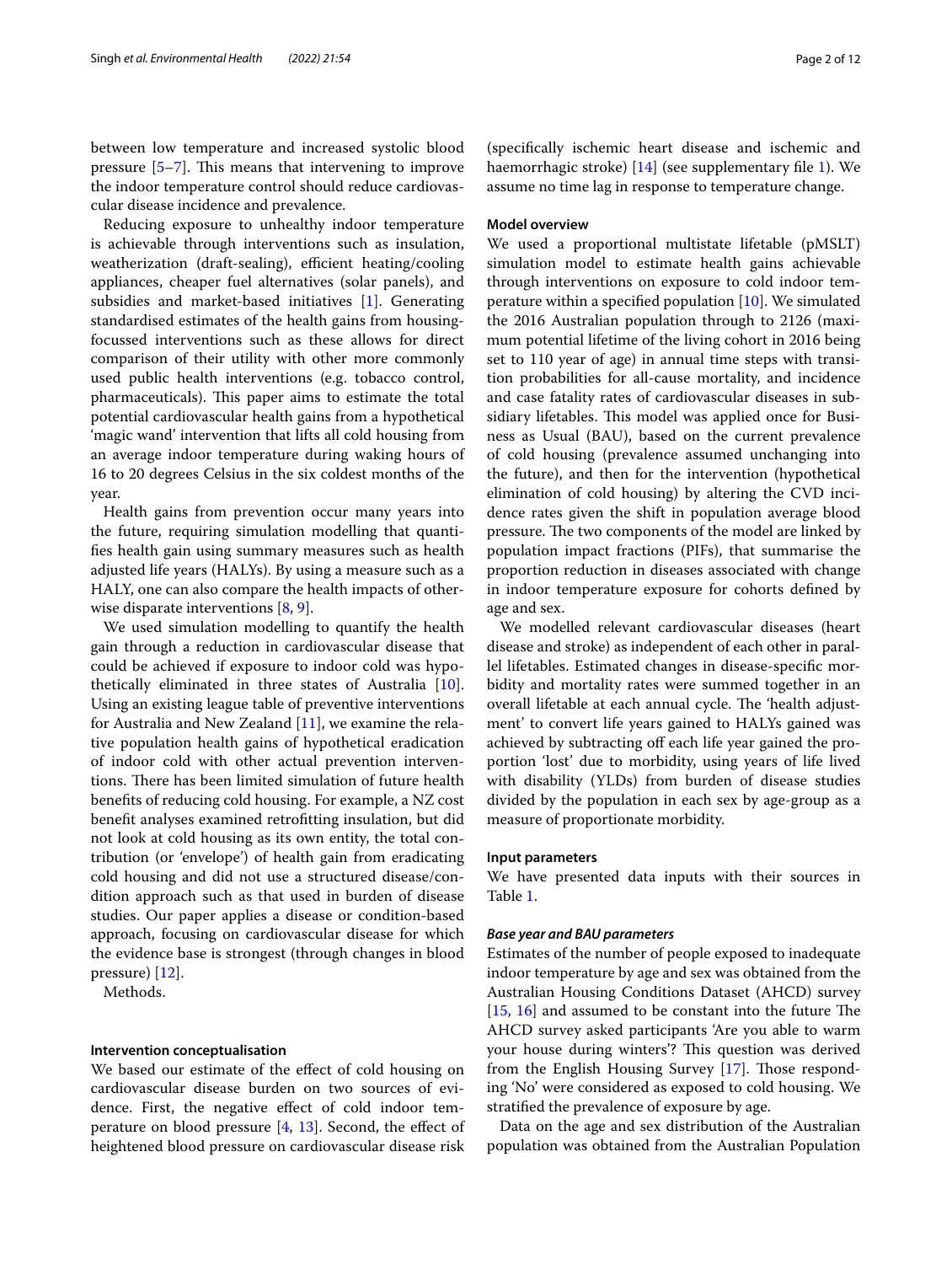| <b>Table 1</b> Key data Inputs                               |             |                                                                                                                                                                                                                                                                                                                                                                                                                                                                                                                                                                                                       |                                                |  |
|--------------------------------------------------------------|-------------|-------------------------------------------------------------------------------------------------------------------------------------------------------------------------------------------------------------------------------------------------------------------------------------------------------------------------------------------------------------------------------------------------------------------------------------------------------------------------------------------------------------------------------------------------------------------------------------------------------|------------------------------------------------|--|
| Parameter                                                    | Data Source | Comments/ notes/ model and data assumptions                                                                                                                                                                                                                                                                                                                                                                                                                                                                                                                                                           | Value                                          |  |
| Inhealthy indoor temperature prevalence at base year<br>2016 | AHCD        | during winters'? Those responding 'No' were considered<br>17]. We accounted for age variations in the prevalence<br>question was derived from the English Housing Survey<br>as experiencing indoor cold temperature. The original<br>Uncertainty: Double of standard errors in age-specific<br>prevalence obtained from AHCD with correlation of 1<br>Prevalence of people experiencing indoor cold tem-<br>asked participants 'Are you able to warm your house<br>perature was obtained from the Australian Housing<br>Conditions Dataset (AHCD) [15]. The AHCD survey<br>as estimated from the AHCD | (Refer to Table 2 for age variations)<br>5.74% |  |
| Average temperature in cold houses                           |             | Average outdoor temperatures: Victoria (15.04 °C), New<br>We assume average indoor cold temperature at 16<br>South Wales (18.43 °C), South Australia (20.19 °C)<br>Celsius                                                                                                                                                                                                                                                                                                                                                                                                                            |                                                |  |
| All-cause mortality rates                                    | GBD         | Data on all-cause mortality rates by sex and age group<br>for 2016 were obtained from the Global Burden of<br>disease results tool and inputted directly [28]                                                                                                                                                                                                                                                                                                                                                                                                                                         | Refer to Table 2 for age and sex variations    |  |
| All-cause morbidity rates                                    | GBD         | changed much over time. Morbidity rates were directly<br>was allowed, as YLD rates by age in the GBD have not<br>inputted in the main life table to estimate HALYs [28]<br>Data on years of life lived with disability (YLD) were<br>obtained from the Global Burden of Disease study<br>for each sex and age group in 2016. No time trend                                                                                                                                                                                                                                                            | Refer to Table 2 for age and sex variations    |  |

<span id="page-2-0"></span>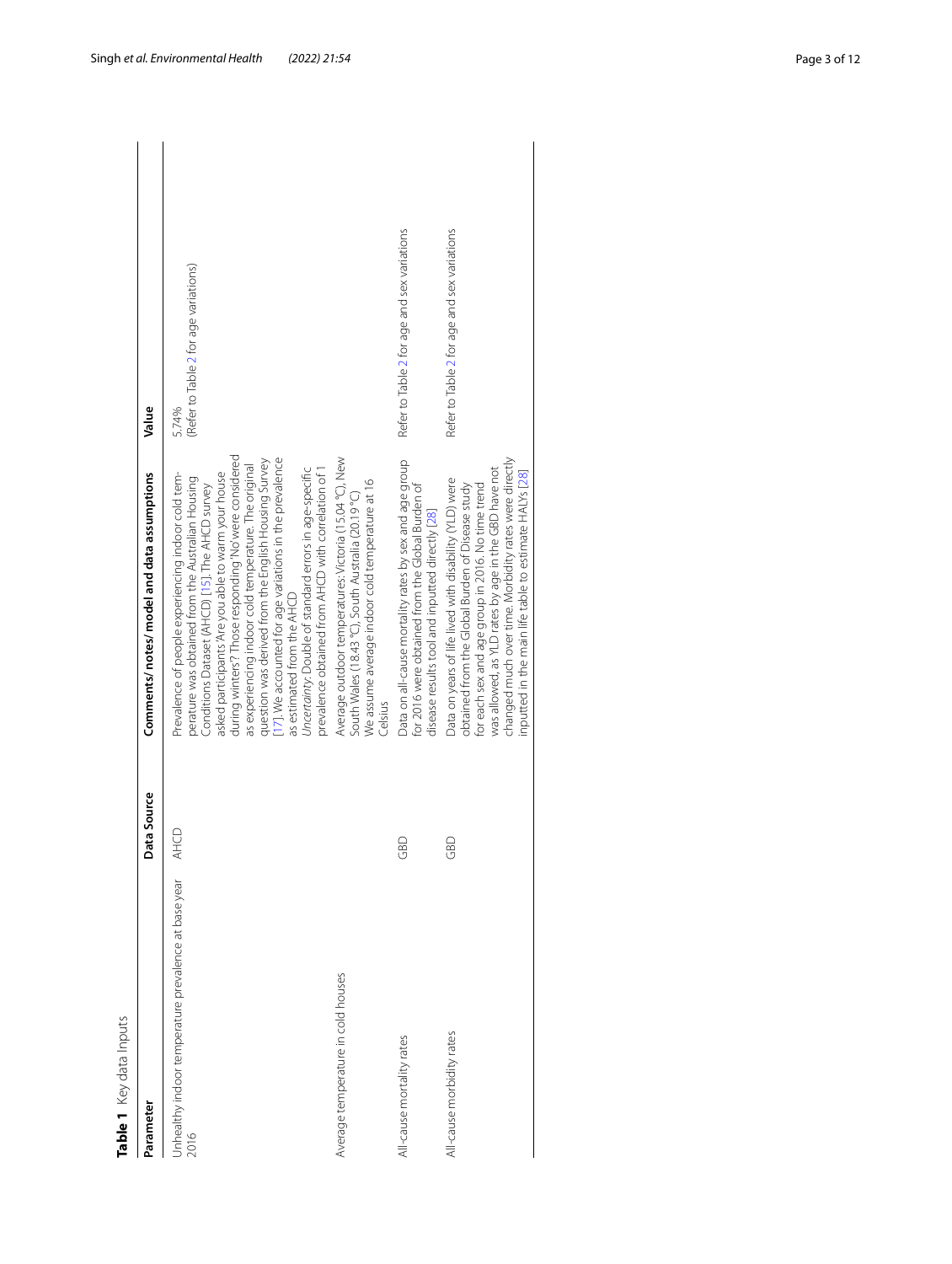| Table 1 (continued)                                               |                                                       |                                                                                                                                                                                                                                                                                                                                                                                                                                                                                                                                                                                                                                                                                                                                                                                                                                                                                                                                                                                                                                                                                                                                                                                                                                                                                                                                                                                    |                                                                                                      |
|-------------------------------------------------------------------|-------------------------------------------------------|------------------------------------------------------------------------------------------------------------------------------------------------------------------------------------------------------------------------------------------------------------------------------------------------------------------------------------------------------------------------------------------------------------------------------------------------------------------------------------------------------------------------------------------------------------------------------------------------------------------------------------------------------------------------------------------------------------------------------------------------------------------------------------------------------------------------------------------------------------------------------------------------------------------------------------------------------------------------------------------------------------------------------------------------------------------------------------------------------------------------------------------------------------------------------------------------------------------------------------------------------------------------------------------------------------------------------------------------------------------------------------|------------------------------------------------------------------------------------------------------|
| Parameter                                                         | Data Source                                           | Comments/ notes/ model and data assumptions                                                                                                                                                                                                                                                                                                                                                                                                                                                                                                                                                                                                                                                                                                                                                                                                                                                                                                                                                                                                                                                                                                                                                                                                                                                                                                                                        | Value                                                                                                |
| Disease specific incidence, prevalence and case fatality<br>rates | GBD                                                   | incidence rates and case fatality rates from 1990 to 2016<br>(mortality rate divided by prevalence) for ischemic heart<br>stroke (subarachnoid and intracerebral). Disease specific<br>[28]. Stroke includes ischemic stroke and haemorrhagic<br>disease-specific epidemiological inputs were processed<br>rates for subarachnoid and intracerebral haemorrhagic<br>these three states. The disease-specific incidence rates,<br>through DISMOD II and used to ensure coherence and<br>ence – therefore we applied Australian disease data to<br>was included in the model for uncertainty analysis. All<br>GBD [28] to the population of three states New South<br>stroke were summed and the ratio to ischemic stroke<br>national estimates showed a maximum of 10% differ-<br>prevalence and mortality rates, and case fatality rates<br>disease specific morbidity across the three states and<br>disease and stroke were obtained from the GBD data<br>changes were estimated using Poisson regression on<br>Annual Percentage Changes: the annual percentage<br>We applied national disease-specific estimates from<br>Uncertainty: $\pm$ 5% SD (log normal distribution for inci-<br>Wales, Victoria and South Australia. Comparison of<br>dence), correlations 1.0 between sexes for all disease<br>GBD data and included as inputs to the PMSLT<br>smoothing for age [29] | Refer to Table 2 for age and sex variations                                                          |
| Disease specific morbidity                                        | HME/GBD                                               | The sex and age specific disability rates were calculated<br>as disease's YLD obtained from GBD [28]divided by the<br>number of prevalent cases<br>Uncertainty: ±10% SD                                                                                                                                                                                                                                                                                                                                                                                                                                                                                                                                                                                                                                                                                                                                                                                                                                                                                                                                                                                                                                                                                                                                                                                                            |                                                                                                      |
| Relative risk from indoor cold to systolic blood pressure         | risks as part of the<br>Review of relative<br>project | were found to have low to moderate risk of bias. Relative<br>Using evidence and search terms from the WHO Hous-<br>(one cohort [6] and one randomised controlled trial[4])<br>using ROBINS-E and ROB tools on interventional and<br>effects of exposure to indoor cold. Our review found<br>indoor cold and systolic blood pressure. Two studies<br>hypertension. We performed risk of bias assessment<br>consistent evidence for the effect of indoor cold on<br>ing and Health Guidelines, we reviewed the health<br>observational studies on the relationship between<br>risk from the randomised controlled trial was used<br>Uncertainty: As provided by Saeki, Obayashi [4]                                                                                                                                                                                                                                                                                                                                                                                                                                                                                                                                                                                                                                                                                                  | More detailed review results presented in Table 1 in<br>5.8 mmHg (95% CI (-9.3, -2.4))<br>Appendices |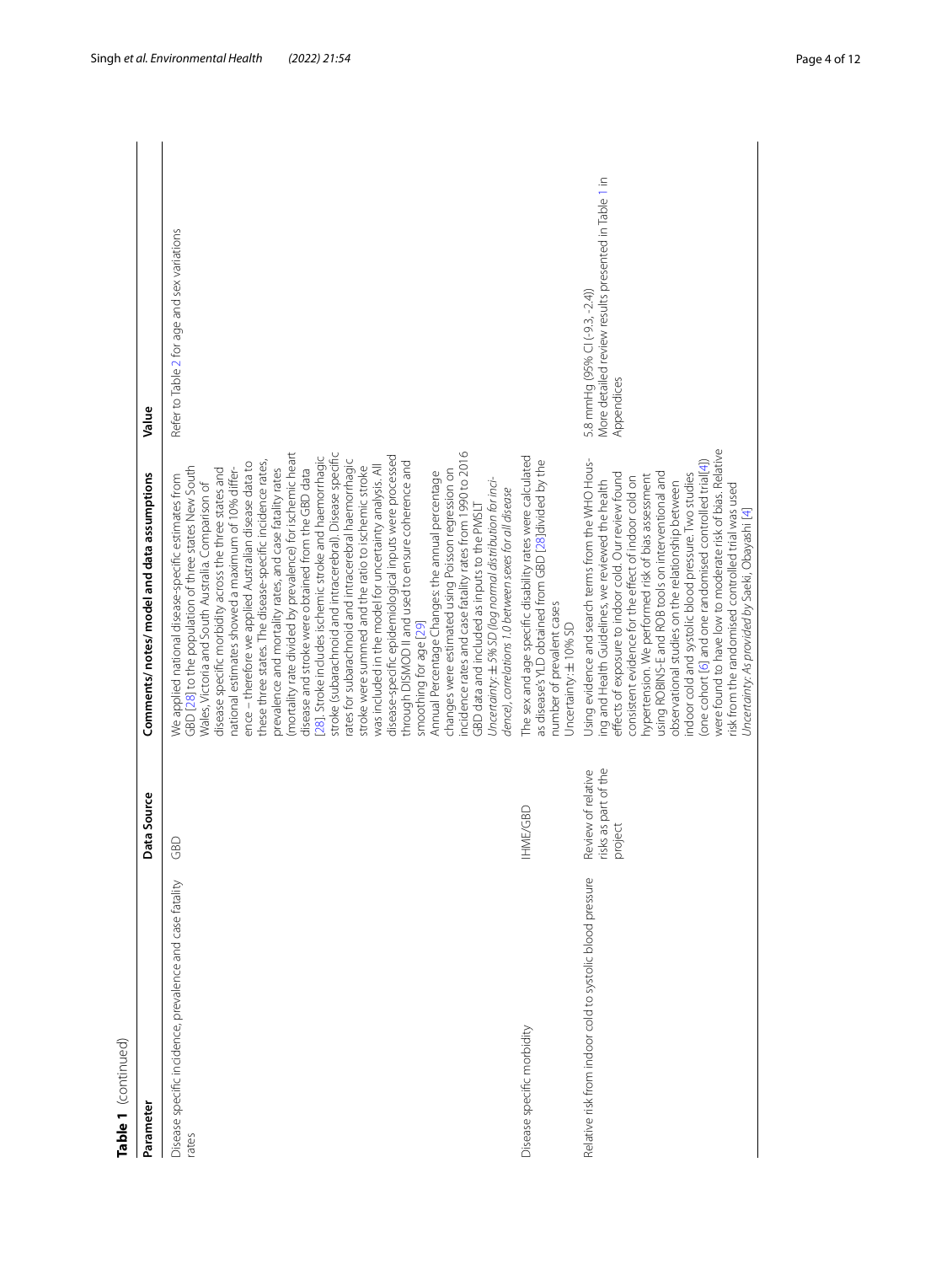| Table 1 (continued)                                                                |                       |                                                                                                                                                                                                                                                                                                                                                  |                                                           |
|------------------------------------------------------------------------------------|-----------------------|--------------------------------------------------------------------------------------------------------------------------------------------------------------------------------------------------------------------------------------------------------------------------------------------------------------------------------------------------|-----------------------------------------------------------|
| Parameter                                                                          | Data Source           | Comments/ notes/ model and data assumptions                                                                                                                                                                                                                                                                                                      | Value                                                     |
| Systolic blood pressure distribution                                               | ABS                   | Uncertainty: As provided by the National Health Survey [30]<br>and standard deviations of systolic blood pressure were<br>from the Australian Bureau of Statistics (ABS) [30]. Mean<br>Data on systolic blood pressure by age and sex was<br>obtained from the National Health Survey 2017-18<br>included as input to the pMSLT simulation model | Refer to Table 4 in Appendices for age and sex variations |
| Relative risk from systolic blood pressure to ischemic<br>neart disease and stroke | Forouzanfar, Liu [20] | Rate ratios for systolic blood pressure to ischemic heart<br>disease, ischemic stroke and haemorrhagic stroke were<br>Uncertainty: As provided by Forouzanfar, Liu [20]<br>taken from IHME GBD [28]                                                                                                                                              | Refer to Table 5 in Appendices for age variations         |
|                                                                                    |                       |                                                                                                                                                                                                                                                                                                                                                  |                                                           |

| v<br>a |
|--------|
|        |
|        |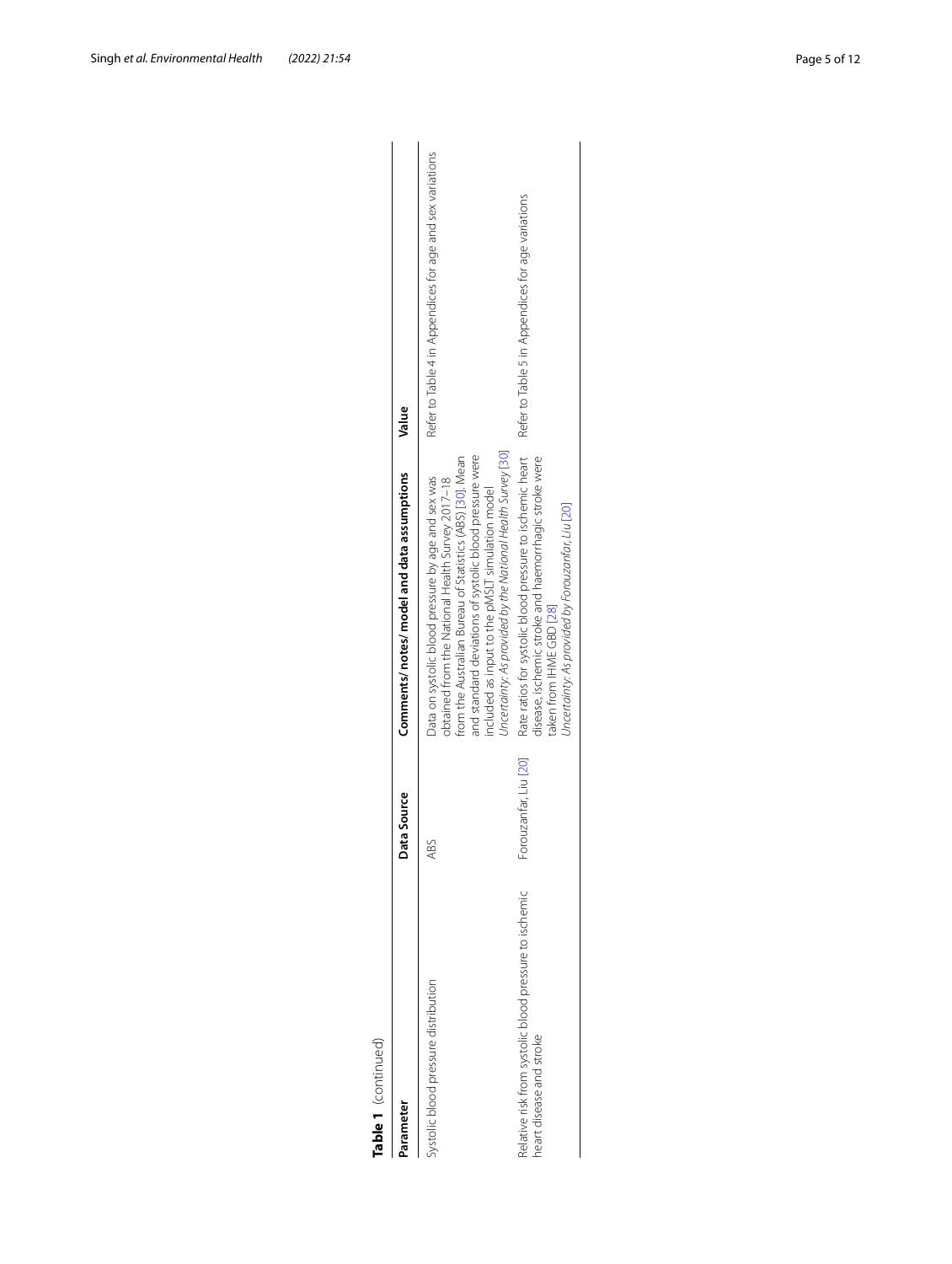Census 2016. Disease-specifc incidence, prevalence and case fatality rates were obtained from IHME Global Burden of Disease for Australia. We checked for coherence between epidemiological parameters derived from this array of data sources (i.e., incidence, case fatality and prevalence) for each disease by examining plotted trends and further processed them through epidemiological tool DISMOD II to use as data inputs [[18\]](#page-11-21).

#### **Intervention specifcation**

Our intervention was to increase the average temperature in cold homes from 16 to 20 degrees Celsius. The relative risk of high blood pressure from exposure to indoor cold was estimated from a randomised controlled trial [[4\]](#page-11-3). This study reported a difference of 5.8 mmHg  $(95\%$ CI (-9.3, -2.4)) between an intervention group, who occupied a room heated to 22 °C, and the control group who occupied a room kept stable at 12 degrees Celsius. Both groups were given sufficient clothing and bedclothes to be warm. Both groups were exposed to the respective interventions for 11 h during the night and blood pressure was measured in 15 min intervals at night time and in the morning after rising. The 5.8 mmHg difference was estimated when awake (as there was no diference when asleep due to compensation using more bedding in the experimentally colder group). This effect estimate was converted into an absolute change achievable in systolic blood pressure per 1 degree Celsius temperature increase for the simulation model.

Data on the prevalence of people experiencing indoor cold was obtained from the AHCD that representatively sampled housing from 4,500 households' condition across three Australian States (Victoria, New South Wales and South Australia) [[15\]](#page-11-13). The measure comprised a self-reported assessment of ability to keep warm indoors at home during cold winter weather. The average outdoor temperature for Victoria in 2016 was 15.0 degrees Celsius, for New South Wales was 18.4 degrees Celsius and for South Australia was 20.2 degrees Celsius [[19](#page-11-22)]. To account for seasonal variations in temperature and time spent outside homes we assumed that our simulated population is exposed to indoor cold ranging from half (the awake 2/3rds of the day for the colder half of the year for those people at home most of the day and accounting for inadequate bedding) to one-sixth (same logic, but for people working or out of the home for approximately half of waking hours) of the time. A beta distribution for uncertainty in the intervention efect estimate was applied to account for variability in this exposure time (beta distribution Alpha 1: 10.5, Alpha 2: 22, median 31.9%, 2.5th percentile 17.6%, 97.5th percentile 49.0%). To simulate the efect of indoor cold on blood pressure we estimated the diference between cold houses (average temperature of 16 degrees Celsius) and adequately warmed houses (average temperature of 20 degrees Celsius). Assuming a short latency of cold to blood pressure, the change in average blood pressure across the year was calculated within each iteration of the simulation as: this proportion of the year exposed ranging from 1/6 to 1/2; multiplied by the diference in temperature (4 degrees, by lifting average cold housing from 16 to 20 degrees); multiplied by the RCT-based estimate of change in systolic blood pressure per 1 degree Celsius.

Relative risks for the causal relationship between systolic blood pressure and ischemic heart disease, ischemic stroke and haemorrhagic stroke were obtained from the Global Burden of Disease (GBD) study [[20\]](#page-11-20) (see supple-mentary Table [5\)](#page-10-0). The intervention was simulated on the 2016 population for the same jurisdictions covered by the Australian Housing Conditions datasets (i.e., Victoria, New South Wales and South Australia). The intervention (eradication of cold housing) was modelled as lifelong. BAU exposure to cold housing in the future was based on exposures in 2016 for cohorts defned by age-group and sex.

#### **Analyses**

Probabilistic uncertainty analyses using a Monte Carlo simulation method was conducted on input parameters (see Table [1](#page-2-0)) [[10\]](#page-11-8). More generous uncertainty was applied where we were less confdent on input parameters (for example the subjective measurement of indoor cold in Australia). Simulations were run using the ERSATZ add in to Excel with 2000 iterations used to generate 95% uncertainty intervals (UI) for the HALY estimates.

Our outputs included HALYs gained by indoor cold eradication within a life-time and ten- and -twenty-year time horizons. Outcomes were reported both with 0% and 3% discount rates and also per 1000 persons alive in 2016.

We compared the estimated HALYs gained from cold housing eradication with other CVD-related interventions described in interactive league tables [[11\]](#page-11-9).

#### **Results**

Nearly 6% of the population were estimated to experience cold housing. Younger people reported a higher prevalence of indoor cold exposure (9% under the age of 30 years) compared to older ages (3.4% over the age of 75 years) (Table [2](#page-6-0)).

We estimated that cold eradication generated an additional 1.64 (95% uncertainty interval (UI): 0.232, 4.90) undiscounted HALYs per 1000 persons compared with BAU across the lifespan and 0.447 (95% UI: 0.064, 1.34) with a [3](#page-8-0) per cent discount applied (Table 3). From the perspective of the 'target population' (i.e. the 5.74% in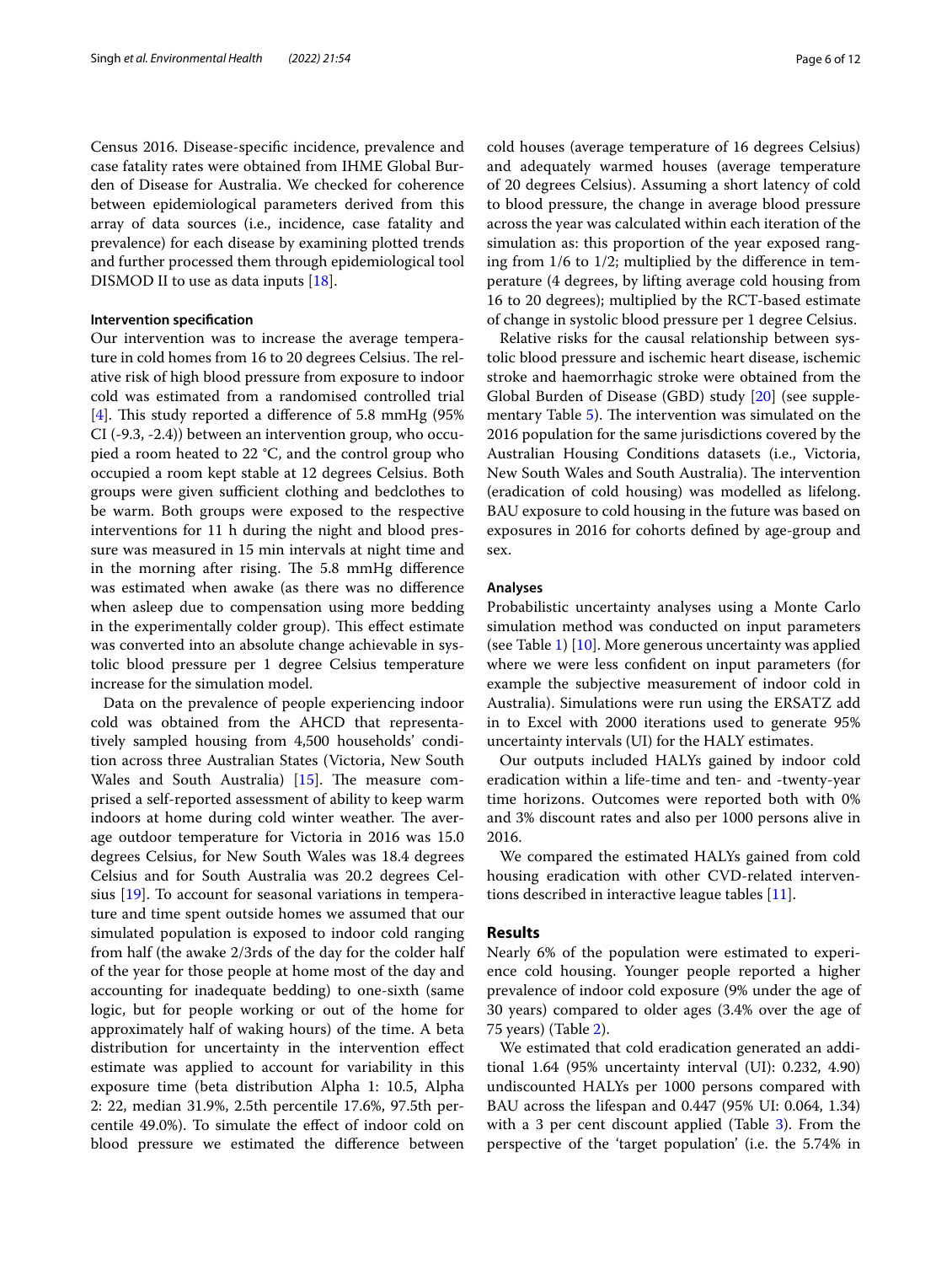| Table 2 Input data for starting cohort in 2016<br>Age group | c       | Indoor cold    | All cause           |                                                             | Systolic BP  |                          | Ischemic heart disease |               | Ischemic                 |       |                     |                                           | Hemorrhagic |                    |
|-------------------------------------------------------------|---------|----------------|---------------------|-------------------------------------------------------------|--------------|--------------------------|------------------------|---------------|--------------------------|-------|---------------------|-------------------------------------------|-------------|--------------------|
|                                                             |         |                |                     |                                                             |              |                          |                        |               | Stroke                   |       |                     | Stroke                                    |             |                    |
|                                                             |         | Prevalence (%) | ate<br>Mortality    | reduction in life year for<br>HALY)<br>Morbiity (proportion | Mean (SD)    | ≅                        | EŘ                     | $\mathsf{g}$  | Incidence                | E     | ã                   | $\mathbf{\underline{\underline{\kappa}}}$ | ER          | ã                  |
| Males                                                       |         |                |                     |                                                             |              |                          |                        |               |                          |       |                     |                                           |             |                    |
| $\overline{C}$                                              | 514,007 | 8.98           | $\infty$            | 0.032                                                       |              |                          | 0.000                  | $\circ$       |                          | 0.000 | 23                  |                                           | 0.001       |                    |
| $5 - 9$                                                     | 500,318 | 8.98           |                     | 0.039                                                       |              | $\circ$                  | 0.000                  | $\circ$       | $\cup$                   | 0.001 | 52                  | $\sim$                                    | 0.002       | $\circ$            |
| $10 - 14$                                                   | 462,301 | 8.98           |                     | 0.056                                                       |              | $\circ$                  | 0.000                  | $\circ$       | $\cup$                   | 0.003 | $\overline{\infty}$ | $\sim$                                    | 0.003       | $\circ$            |
| $15 - 19$                                                   | 478,494 | 8.98           |                     | 0.082                                                       | 19.5(23.7)   |                          | 0.002                  | $\circ$       | $\sqrt{2}$               | 0.004 | $\approx 10$        | $\sim$                                    | 0.005       | $\circ$            |
| $20 - 24$                                                   | 552,493 | 8.98           | 2                   | 0.098                                                       | 119.5(23.7)  | $\sim$                   | 0.011                  | $\sim$        | $\circ$                  | 0.005 | 143                 | $\sim$                                    | 0.007       | $\circ$            |
| $25 - 29$                                                   | 578,722 | 8.98           | 75                  | 0.107                                                       | 120.3 (16.9) | $\cup$                   | 0.017                  | $\sim$        | $\infty$                 | 0.005 | $\overline{191}$    | $\sqrt{2}$                                | 0.009       | $\circ$            |
| $30 - 34$                                                   | 571,793 | 8.98           | 93                  | 0.114                                                       | 120.3 (16.9) | $\frac{1}{2}$            | 0.024                  | $\cup$        | $\overline{4}$           | 0.007 | 266                 | $\infty$                                  | 0.012       |                    |
| $35 - 39$                                                   | 516,034 | 7.49           | $\frac{8}{1}$       | 0.121                                                       | 121.3(16.0)  | $38$                     | 0.028                  | $\supseteq$   | $\overline{24}$          | 0.008 | 383                 | $\bar{1}$                                 | 0.015       | $\sim$             |
| 40-44                                                       | 512,660 | 7.49           | 169                 | 0.127                                                       | 121.3(16.0)  | 86                       | 0.027                  | $\gtrsim$     | 39                       | 0.009 | 573                 | $\gtrsim$                                 | 0.017       | $\sim$             |
| 45-49                                                       | 499,837 | 7.49           | 237                 | 0.134                                                       | 126.5 (15.6) | 177                      | 0.024                  | $38$          | $\odot$                  | 0.009 | 885                 | $28$                                      | 0.019       | $\sqrt{2}$         |
| $50 - 54$                                                   | 486,978 | 7.49           | 354                 | 0.145                                                       | 126.5 (15.6) | 312                      | 0.021                  | $\mathcal{S}$ | $\infty$                 | 0.009 | 1323                | $\overline{5}$                            | 0.022       | $\infty$           |
| 55-59                                                       | 465,154 | 5.52           | 535                 | 0.159                                                       | 132.4(18.5)  | 486                      | 0.018                  | $\sqrt{6}$    | 134                      | 0.010 | 1949                | $\frac{8}{3}$                             | 0.027       | $\mathop{^{\sim}}$ |
| 60-64                                                       | 411,857 | 5.52           | 800                 | 0.177                                                       | 132.4(18.5)  | 721                      | 0.017                  | 154           | 200                      | 0.011 | 2775                | $\Omega$                                  | 0.037       | $\overline{0}$     |
| $65 - 69$                                                   | 377,806 | 5.52           | 1227                | 0.201                                                       | 134.9(16.3)  | 1001                     | 0.017                  | 255           | 286                      | 0.014 | 3874                | $\overline{\infty}$                       | 0.060       | 50                 |
| $70 - 74$                                                   | 331,006 | 5.52           | 2018                | 0.230                                                       | 134.9 (16.3) | 1310                     | 0.018                  | 376           | 386                      | 0.018 | 5774                | 105                                       | 0.107       | 50                 |
| $75 - 79$                                                   | 205,258 | 3.40           | 3462                | 0.260                                                       | 36.5 (16.0)  | 1696                     | 0.023                  | 501           | 518                      | 0.026 | 8841                | 145                                       | 0.224       | 95                 |
| $80 - 84$                                                   | 137,498 | 3.40           | 6308                | 0.297                                                       | 36.5 (16.0)  | 2245                     | 0.035                  | 649           | 727                      | 0.043 | 12,677              | $\frac{1}{2}$                             | 0.429       | 178                |
| $85 - 89$                                                   | 84,731  | 3.40           | 11,646              | 0.342                                                       | 40.2 (15.7)  | 3096                     | 0.066                  | 770           | 1119                     | 0.076 | 16,667              | 350                                       | 0.720       | 331                |
| 90-94                                                       | 32,443  | 3.40           | 18,487              | 0.388                                                       | 140.2 (15.7) | 4561                     | 0.151                  | $\frac{8}{7}$ | 1687                     | 0.139 | 19,947              | 536                                       | 1.085       | 533                |
| $95 - 99$                                                   | 6255    | 3.40           | 30,624              | 0.429                                                       | 140.2 (15.7) | 5678                     | 0.224                  | 813           | 2077                     | 0.187 | 22,295              | 623                                       | 1.254       | 622                |
| $100 - 104$                                                 | 590     | 3.40           | 30,624              | 0.429                                                       | 140.2 (15.7) | 5678                     | 0.224                  | 813           | 2077                     | 0.187 | 22,295              | 623                                       | 1.254       | 622                |
| Females                                                     |         |                |                     |                                                             |              |                          |                        |               |                          |       |                     |                                           |             |                    |
| $0 - 4$                                                     | 486,858 | 8.98           | $\overline{5}$      | 0.028                                                       |              | $\circ$                  | 0.000                  | $\circ$       | $\circ$                  | 0.000 | 37                  | 3                                         | 0.002       | $\circ$            |
| $5 - 9$                                                     | 475,040 | 8.98           | $\infty$            | 0.038                                                       |              | $\circ$                  | 0.000                  | $\circ$       | $\circ$                  | 0.000 | 85                  | $\sim$                                    | 0.002       | $\circ$            |
| $10 - 14$                                                   | 437,256 | 8.98           | $\circ$             | 0.058                                                       |              | $\circ$                  | 0.000                  | $\circ$       | $\cup$                   | 0.002 | 129                 | $\frac{1}{2}$                             | 0.002       | $\circ$            |
| $15 - 19$                                                   | 455,281 | 8.98           | 23                  | 0.096                                                       | 107.6 (16.5) | $\overline{\phantom{0}}$ | 0.001                  | $\circ$       | $\sqrt{2}$               | 0.004 | $\overline{171}$    |                                           | 0.003       | $\circ$            |
| $20 - 24$                                                   | 528,234 | 8.98           | 23                  | 0.117                                                       | 107.6 (16.5) |                          | 0.004                  | $\sqrt{2}$    | $\overline{\phantom{0}}$ | 0.004 | 219                 | $\overline{4}$                            | 0.003       | $\circ$            |
| $25 - 29$                                                   | 579,388 | 8.98           | 29                  | 0.125                                                       | 108.5 (17.1) | $\sim$                   | 0.006                  | $\sim$        | $\supseteq$              | 0.003 | 293                 | $\circ$                                   | 0.005       | $\circ$            |
| $30 - 34$                                                   | 580,157 | 8.98           | 39                  | 0.130                                                       | 108.5 (17.1) | $\overline{4}$           | 0.008                  | $\cup$        | $\Box$                   | 0.004 | 387                 | $\overline{-}$                            | 0.007       |                    |
| $35 - 39$                                                   | 518,900 | 7.49           | 65                  | 0.137                                                       | 112.5 (16.2) | $\infty$                 | 0.011                  | $\circ$       | 27                       | 0.005 | 553                 | $\Box$                                    | 0.010       | $\sim$             |
| 40-44                                                       | 522,574 | 7.49           | $\overline{\sigma}$ | 0.145                                                       | 112.5(16.2)  | $\overline{1}$           | 0.012                  |               | $\frac{4}{5}$            | 0.006 | 789                 | 26                                        | 0.011       |                    |

<span id="page-6-0"></span>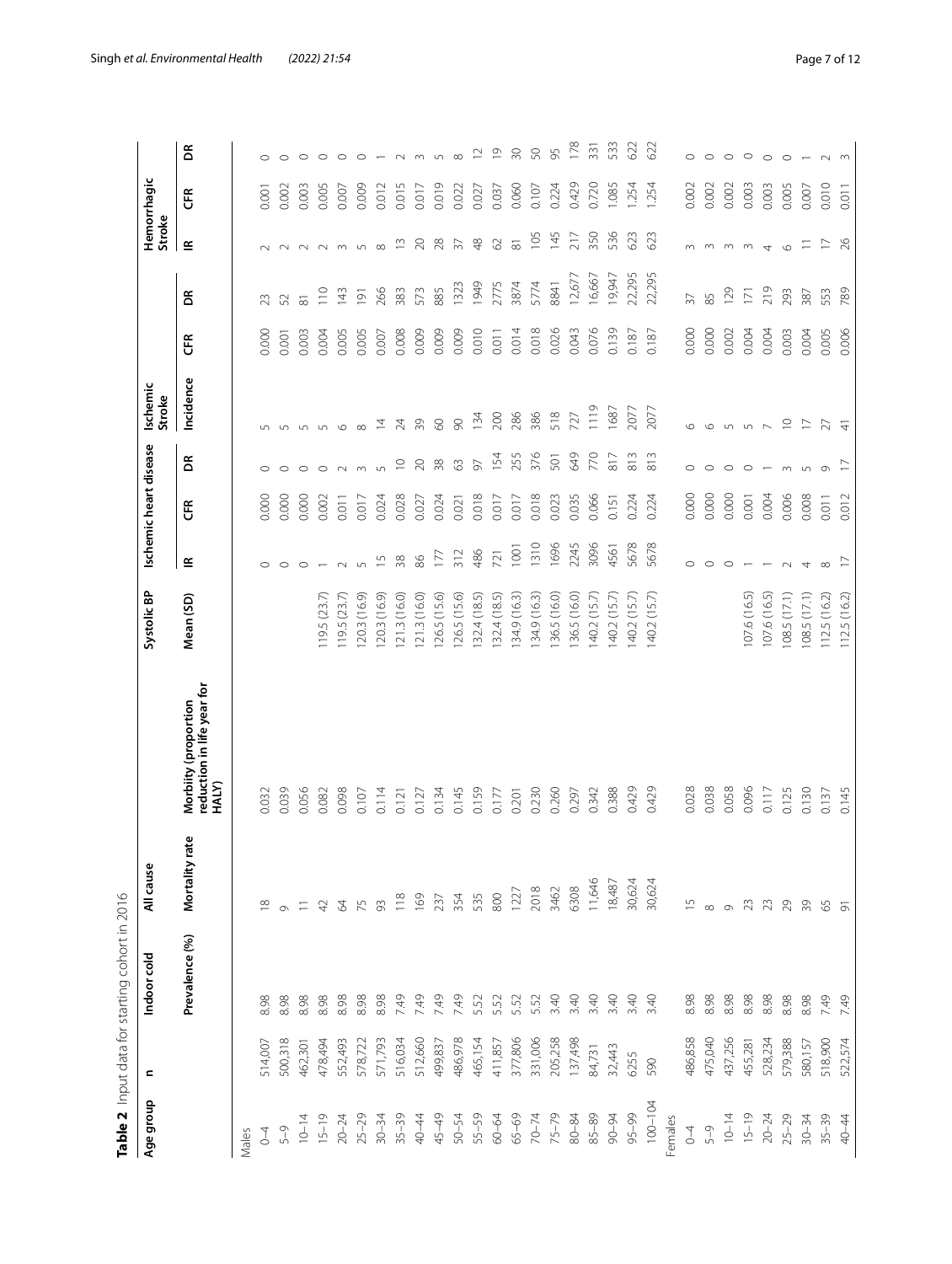| 728<br>1085<br>664<br>63<br>240<br>337<br>460<br>59<br>82<br>514<br>695<br>802<br>250<br>364<br>g<br>$\overline{6}$<br>$\frac{8}{2}$<br>$\overline{4}$<br>59<br>50<br>0.016<br>0.013<br>0.012<br>0.012<br>0.024<br>0.040<br>0.192<br>0.011<br>0.011<br>0.081<br>E<br>1396<br>2607<br>889<br>610<br>294<br>89<br>427<br>8<br>≝<br>137.9 (14.8)<br>137.9 (14.8)<br>140.8 (16.2)<br>140.8 (16.2)<br>126.8 (19.0)<br>126.8 (19.0)<br>133.6 (16.7)<br>Mean (SD)<br>119.6 (20.1)<br>119.6 (20.1)<br>133.6 (16.7)<br>reduction in life year for<br>Morbiity (proportion<br>HALY)<br>0.156<br>0.249<br>0.289<br>0.386<br>0.152<br>0.164<br>0.178<br>0.200<br>0.224<br>0.337<br>Mortality rate<br>16,373<br>8819<br>2242<br>1233<br>4361<br>214<br>462<br>721<br>4<br>Prevalence (%)<br>7.49<br>3.40<br>3.40<br>7.49<br>3.40<br>3.40<br>5.52<br>5.52<br>5.52<br>552<br>521,716<br>485,496<br>433,268<br>392,690<br>173,515<br>127,250<br>300,714<br>229,357<br>502,591<br>64,694<br>$75 - 79$<br>$85 - 89$<br>45-49<br>55-59<br>65-69<br>90-94<br>50-54<br>$70 - 74$<br>80-84<br>60-64 |              |               | Ischemic heart disease | Ischemic<br>Stroke |       |        | Stroke        | Hemorrhagic |     |
|-------------------------------------------------------------------------------------------------------------------------------------------------------------------------------------------------------------------------------------------------------------------------------------------------------------------------------------------------------------------------------------------------------------------------------------------------------------------------------------------------------------------------------------------------------------------------------------------------------------------------------------------------------------------------------------------------------------------------------------------------------------------------------------------------------------------------------------------------------------------------------------------------------------------------------------------------------------------------------------------------------------------------------------------------------------------------------|--------------|---------------|------------------------|--------------------|-------|--------|---------------|-------------|-----|
|                                                                                                                                                                                                                                                                                                                                                                                                                                                                                                                                                                                                                                                                                                                                                                                                                                                                                                                                                                                                                                                                               |              |               |                        | Incidence          | E     | g      | ≝             | 뜐           | ã   |
|                                                                                                                                                                                                                                                                                                                                                                                                                                                                                                                                                                                                                                                                                                                                                                                                                                                                                                                                                                                                                                                                               |              |               |                        |                    | 0.006 | 1146   | 35            | 0.012       |     |
|                                                                                                                                                                                                                                                                                                                                                                                                                                                                                                                                                                                                                                                                                                                                                                                                                                                                                                                                                                                                                                                                               |              |               |                        |                    | 0.007 | 1653   | $\frac{4}{6}$ | 0.012       |     |
|                                                                                                                                                                                                                                                                                                                                                                                                                                                                                                                                                                                                                                                                                                                                                                                                                                                                                                                                                                                                                                                                               |              |               |                        |                    | 0.007 | 2375   | 57            | 0.013       |     |
|                                                                                                                                                                                                                                                                                                                                                                                                                                                                                                                                                                                                                                                                                                                                                                                                                                                                                                                                                                                                                                                                               |              |               |                        |                    | 0.007 | 3300   | 20            | 0.016       |     |
|                                                                                                                                                                                                                                                                                                                                                                                                                                                                                                                                                                                                                                                                                                                                                                                                                                                                                                                                                                                                                                                                               |              |               |                        |                    | 0.009 | 4412   | 87            | 0.023       |     |
|                                                                                                                                                                                                                                                                                                                                                                                                                                                                                                                                                                                                                                                                                                                                                                                                                                                                                                                                                                                                                                                                               |              |               |                        |                    | 0.012 | 6132   |               | 0.042       | 36  |
|                                                                                                                                                                                                                                                                                                                                                                                                                                                                                                                                                                                                                                                                                                                                                                                                                                                                                                                                                                                                                                                                               |              |               |                        |                    | 0.020 | 8737   | 153           | 0.103       | 75  |
|                                                                                                                                                                                                                                                                                                                                                                                                                                                                                                                                                                                                                                                                                                                                                                                                                                                                                                                                                                                                                                                                               |              |               |                        |                    | 0.038 | 12,137 | 229           | 0.232       | 153 |
|                                                                                                                                                                                                                                                                                                                                                                                                                                                                                                                                                                                                                                                                                                                                                                                                                                                                                                                                                                                                                                                                               |              |               |                        |                    | 0.073 | 16,308 | 368           | 0.446       | 312 |
|                                                                                                                                                                                                                                                                                                                                                                                                                                                                                                                                                                                                                                                                                                                                                                                                                                                                                                                                                                                                                                                                               |              |               |                        |                    | 0.148 | 20,097 | 562           | 0.735       | 547 |
| 0.434<br>30,867<br>3.40<br>16,786<br>$95 - 99$                                                                                                                                                                                                                                                                                                                                                                                                                                                                                                                                                                                                                                                                                                                                                                                                                                                                                                                                                                                                                                | 140.8 (16.2) | 0.289<br>3630 | 833                    | 2178               | 0.208 | 22,859 | 652           | 0.869       | 652 |
| 2178<br>833<br>0.289<br>3630<br>140.8 (16.2)<br>0.434<br>30,867<br>3.40<br>2018<br>$100 - 104$                                                                                                                                                                                                                                                                                                                                                                                                                                                                                                                                                                                                                                                                                                                                                                                                                                                                                                                                                                                |              |               |                        |                    | 0.208 | 22,859 | 652           | 0.869       | 652 |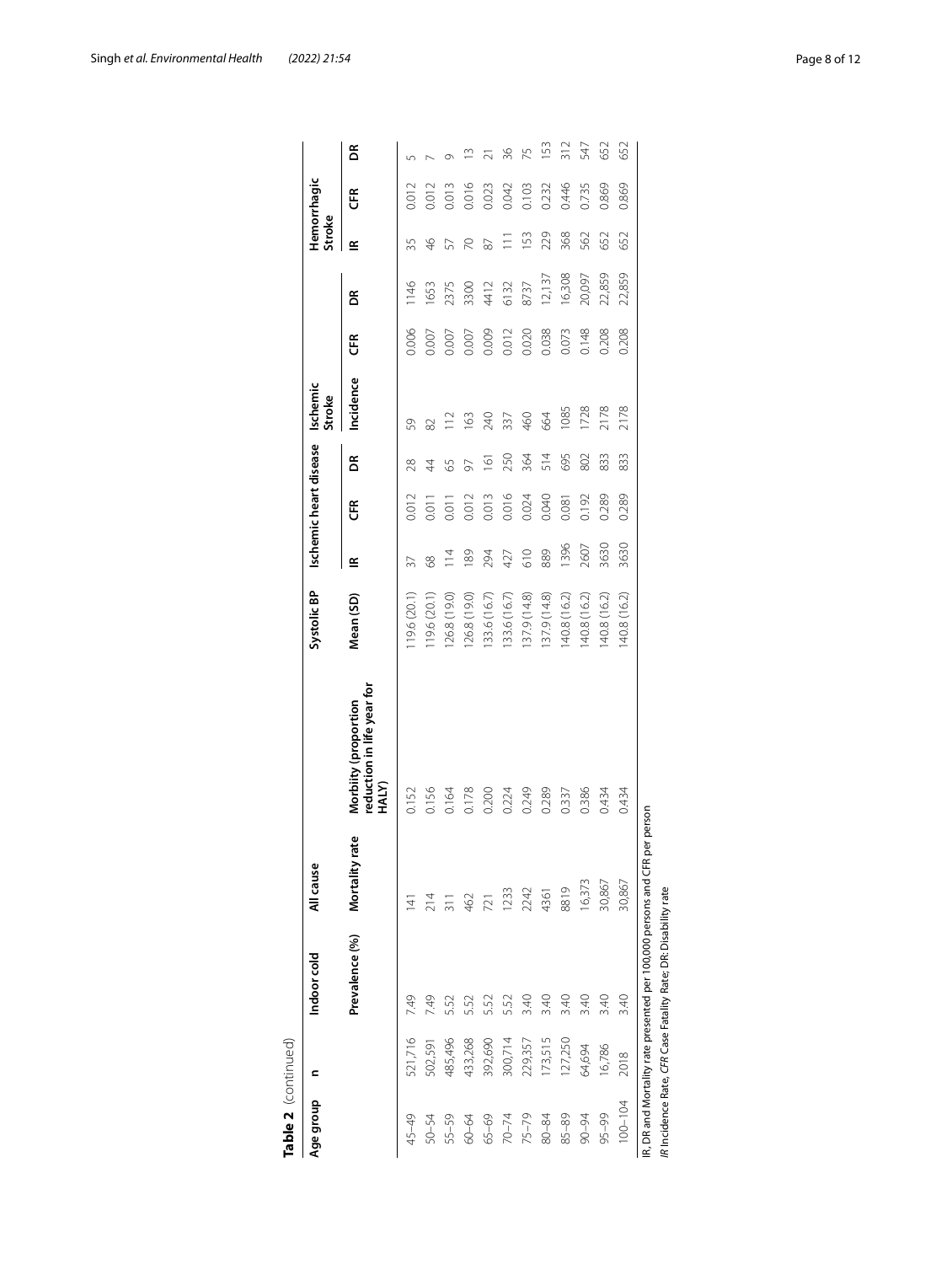|                  | Population in 2016 Business as usual |                            |         |                     | Incremental gains in HALYs compared to BAU, for elimination of cold indoor temperature (95%<br>uncertainty interval in parentheses) |                         |                         |                        |                                            |                       |
|------------------|--------------------------------------|----------------------------|---------|---------------------|-------------------------------------------------------------------------------------------------------------------------------------|-------------------------|-------------------------|------------------------|--------------------------------------------|-----------------------|
|                  |                                      | <b><i>Indiscounted</i></b> |         |                     | Undiscounted                                                                                                                        |                         |                         | Discounted at 3%       |                                            |                       |
|                  |                                      | <i>ifetime</i>             |         | 2016-2025 2016-2035 | Lifetime                                                                                                                            | 2016-2025 2016-2035     |                         | Lifetime               | 2016-2025 2016-2035                        |                       |
| Total            | 15,560,018                           | 589,561,555                |         |                     | 128,591,729 243,278,999 25,500 (3,610; 76,200) 469                                                                                  | (67; 1480)              | (302; 6,560)<br>2,110   | (995; 20,800)<br>5,240 | (56; 1220)<br>388                          | (206; 4,460)<br>1,432 |
| Per 1000 persons |                                      | 37,889.52                  | 8264.24 | 15,634.88           | (0.232; 4.90)<br>1.64                                                                                                               | (0.004; 0.095)<br>0.030 | (0.019; 0.422)<br>0.135 | 0.447(0.064; 1.34)     | $(0.004; 0.079)$ $(0.013; 0.287)$<br>0.019 | 0.092                 |

<span id="page-8-0"></span>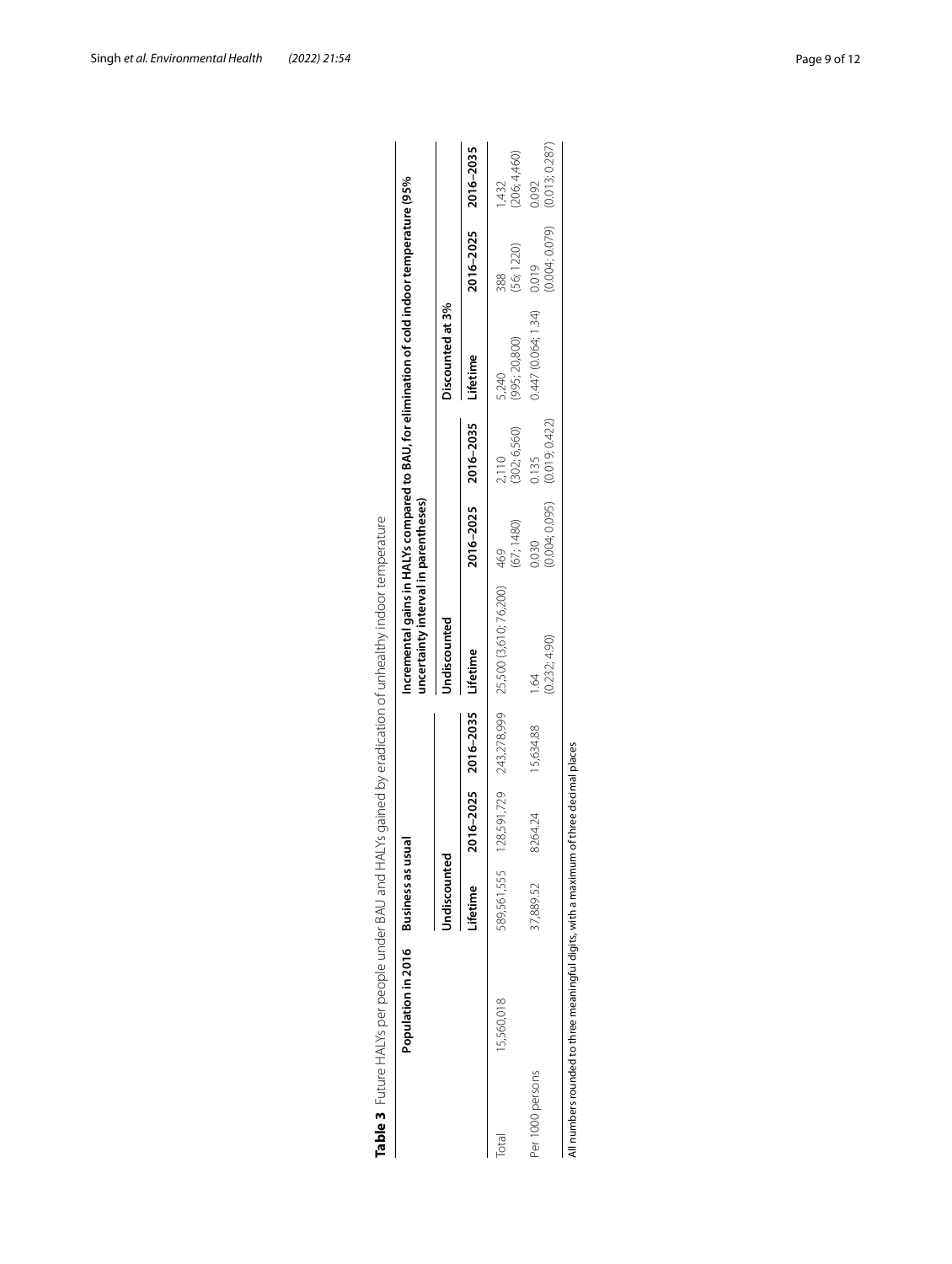cold housing) this equates to 29 undiscounted HALYs per 1000 people (i.e. 1.64/0.0574), or an average (across ages) of one and a half weeks of additional health life per person in cold housing through CVD alone. Eight per cent of this gain is achieved within the frst 20 years: we estimated 0.135 (UI: 0.019, 0.442) undiscounted HALYs per 1000 persons between 2016 and 2036. We note that at this point, most cohort members have not reached the ages of high CVD risk.

In Fig. [1](#page-10-1) we have compared the quantifed discounted HALYs gained per 1000 persons with actual CVD interventions in the Australia New Zealand Health Intervention League Table. The hypothetical eradication of indoor cold (HALYs gained during lifetime: 0.447 (UI: 0.064, 1.34) outperformed many CVD interventions with a lifetime horizon for accrual of health gains. For example, a persistent dietary advice intervention for adults with 5–9% 5 yr CVD risk (0.017, UI: 0.01, 0.027), a persistent lifestyle program taken up by adults with 5–9% 5 yr CVD risk (0.024, UI: 0.01, 0.027) and persistent Community Heart Health Program (0.141, UI: 0.071, 0.221).

### **Discussion**

This is the first study that quantifies cardiovascular disease related health gains from raising the temperature in Australian cold housing by 4 degrees Celsius. We estimate these health gains are on par with currently recommended lifestyle interventions to reduce CVD risk including dietary advice and lifestyle and community targeted programs. Further, we note that this is only part of the intervention's total health beneft with gains from reductions in respiratory and mental ill-health also likely to follow interventions that warm the indoor temperature of cold homes. Our study should be viewed as a departure point for estimating actual interventions (e.g., retroftting houses) and our fndings support and extend previous research on the cost efectiveness of installing insulation, for example, to improve occupant's health in New Zealand [[12\]](#page-11-10).

Our study has several limitations that should be acknowledged. First, there is 'structural' or mechanistic uncertainty in how changes in indoor temperature flow to changes in blood pressure and then onto CVD incidence. We have used the efect size of cold housing onto blood pressure from a well-conducted randomised controlled trial that examined a short-term efect of temperature change on blood pressure. However, this is essentially the efect of temperature on *labile* hypertension (immediate fuctuations in blood pressure) rather than longer-term average blood pressure. By using this efect size in our simulation models, we are assuming that the cumulative impact of labile hypertension has the same impact as a constant but lesser increased in blood pressure (i.e. a cold housing impact of raising systolic blood pressure by 2 mm Hg during waking hours whilst in your house in winter is assumed to be similar to a 0.33  $(1/6<sup>th</sup>)$  to 1 (1/2) mmHg increase in blood pressure over the whole year). There is some literature suggesting poor cardiovascular efects of labile hypertension [[21](#page-11-23), [22](#page-11-24)]. Second, a simulation study forces one to pull together all the data inputs necessary to quantify impacts, and often discloses data weaknesses. In conducting this study, we found that the underlying evidence on the quantitative association of indoor temperature with health outcomes is lacking (e.g. we could not fnd robust estimates of cold housing impacts on respiratory disease incidence or severity, restricting us to a focus on blood pressure as a mediating factor to CVD). Third, as highlighted at the beginning of this discussion, our estimates for health gains are conservative because they only include cardiovascular disease related health impacts. Future modelling may quantify population health gains achievable through reduction of morbidity and mortality across a greater range of diseases as well as changes in disease-specifc incidence rates. Fourth, there is no quality objective data (to our knowledge) on the exact proportion of houses in Australia that have an indoor air temperature in living areas less than the recommended threshold of 18 degrees Celsius (and for what duration of the year, and other aspects of exposure characterisation). Instead, we had to use subjective measures of indoor temperature from the AHCD and 'crosswalk' this to being equivalent to the proportion of houses that are cold. Finally, we assumed no time lags between indoor temperature change and change in incidence in cardiovascular diseases as blood pressure responds immediately to temperature, and CVD rates change quickly (within a couple of years) to changes in blood pressure.

Inadequate housing is strongly patterned by socioeconomic position [[23](#page-11-25)[–26](#page-11-26)], and provides a domain for intervening to both improve health and to reduce inequalities in health. Next steps in research in this feld include equity-informed estimation of cost efectiveness of remedying cold housing through actual interventions, from both a health system and a wider societal perspective given that housing interventions also usually lead to other social impacts such as less energy consumption (see Chapman, Howden-Chapman [\[27](#page-11-27)] for an early example). Specifc interventions to evaluate include insulation, weatherization (draft-sealing), efficient heating/ cooling appliances, cheaper fuel alternatives (solar panels), and subsidy and market-based initiatives to achieve reduction of indoor cold. From the point of view of CVDreduction specifcally, we note that existing interventions mainly involve behavioural or pharmaceutical treatments. Through this modelling we were able to compare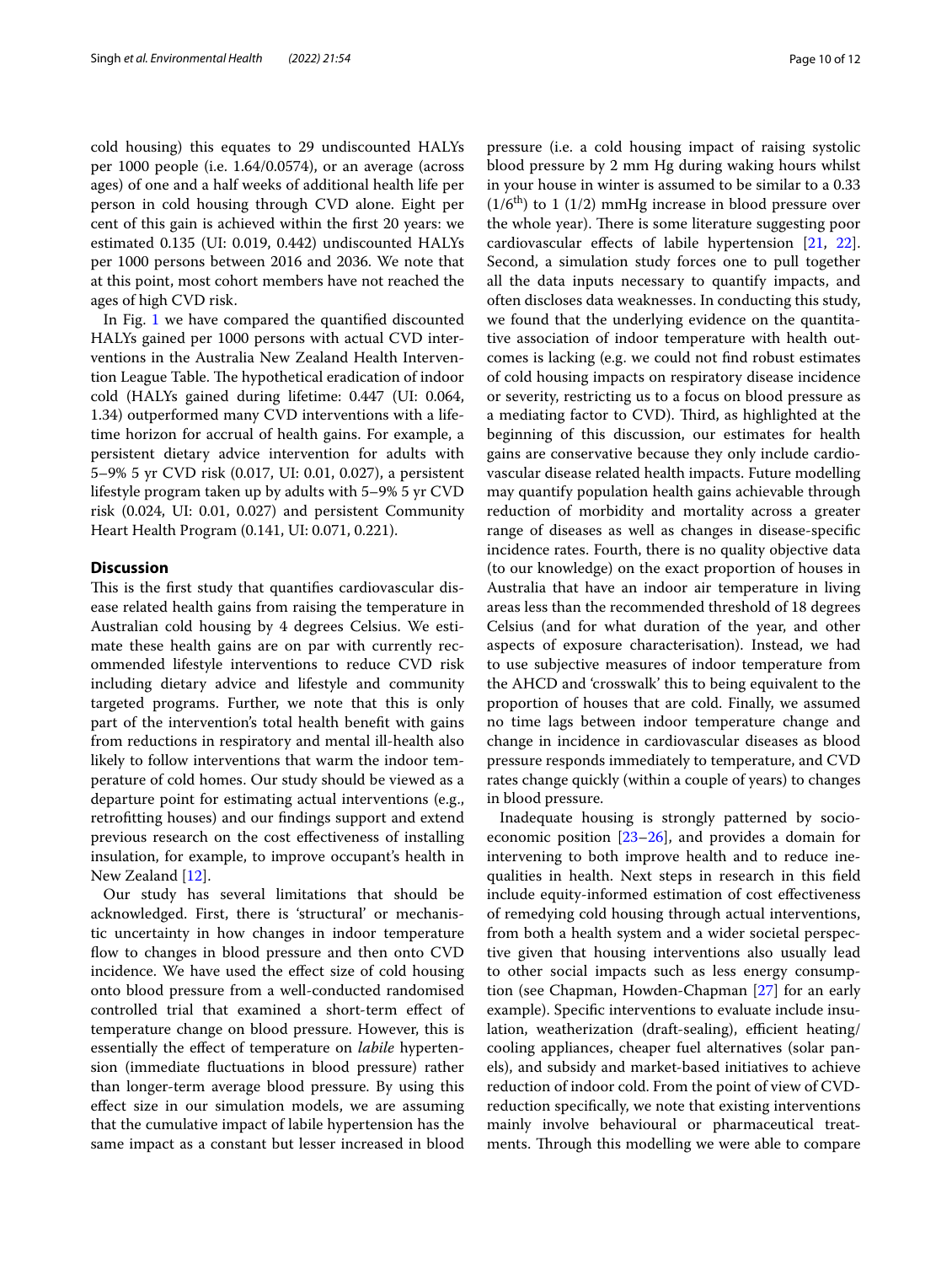

<span id="page-10-1"></span>health gains due to the eradication of indoor cold with existing cardiovascular interventions and found that the benefts are on par, which creates opportunities to compare population health gains from housing interventions to more traditional medicalised or health behaviour interventions.

## **Conclusion**

This simulation modelling extends the current knowledge on ill health effects of indoor cold  $[1]$  $[1]$ , but also reveals profound limitations in current knowledge of cold housing's impact on health. Existing interventional studies from New Zealand also point to cost-efectiveness and equitable health benefts of retroftting insulation to reduce indoor cold [[12](#page-11-10)]. Our study straddles comparative risk assessment and intervention modelling, to create a strong policy argument for addressing indoor temperature. Our fnding that substantial prospective population health gains are achievable by eliminating indoor cold in Australia is an important frst step in estimating which interventions are the most cost-efective to deliver this. Moreover, this may be as efective in preventing and treating cardiovascular disease as some more medically focussed current approaches.

#### **Abbreviations**

BAU: Business as Usual; CVD: Cardiovascular disease; GBD: Global Burden of Disease; HALYs: Health adjusted life years; PIFs: Population impact fractions; pMSLT: Proportional multistate lifetable; RCTs: Randomised controlled trials; UI: Uncertainty intervals; WHO: World Health Organisation; YLDs: Years of life lived with disability.

## **Supplementary Information**

The online version contains supplementary material available at [https://doi.](https://doi.org/10.1186/s12940-022-00865-9) [org/10.1186/s12940-022-00865-9](https://doi.org/10.1186/s12940-022-00865-9).

<span id="page-10-0"></span>**Additional fle 1.**

#### **Acknowledgements**

We are grateful to Shiva Raj Mishra for his comments on our manuscript

#### **Authors' contributions**

AS conceptualised the study, contributed to acquisition of data, analysis, interpretation of data and drafting of the manuscript. AM to analysis, interpretation of data and providing critical feedback on the manuscript. LD contributed to interpretation of data and providing critical feedback on the manuscript. TB contributed to analysis, interpretation of data and providing critical feedback on the manuscript. EB contributed to interpretation of data and providing critical feedback on the manuscript. LFA contributed to acquisition of data, interpretation of data and providing critical feedback on the manuscript RB contributed to conceptualisation of study, interpretation of data and drafting of the manuscript. The author(s) read and approved the final manuscript.

#### **Funding**

Project funded by Afordable Housing Hallmark Initiative seed funding by University of Melbourne.